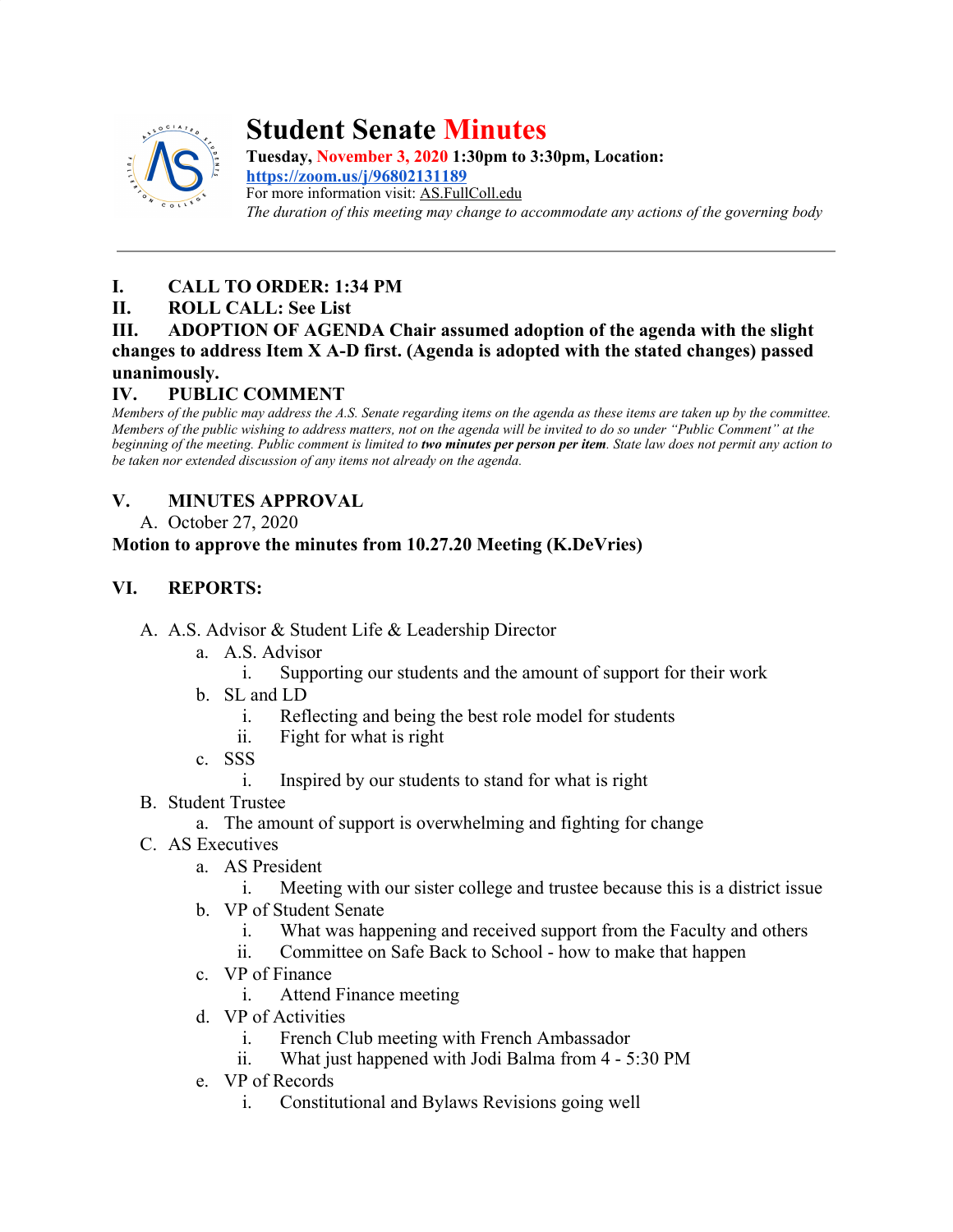## D. Faculty Senate Liaison

- a. Kendrick Kim
	- i. Thankful for being here and bringing any issues to the Faculty Senate
	- ii. Commending the professionalism and decorum by the Student Senate when addressing the NOCCCD Board of Trustees

## **VIII. STANDING COMMITTEE & TASK FORCE REPORTS:**

- A. Research, Planning, and Resolutions
- B. Finance Committee
- C. Judicial
	- a. *MSP to approve M. Arpon, K. Lopez, and Nikita Martin to the Judicial Committee (D. Robles)*

## **Motion to approve the MSPs under the Judicial for three Committee members (M. DeVries).**

- D. Activities
- E. Elections
- F. A.S. Newsletter
	- a. Making communication easier

## **Motion to approve the AS Newsletter for distribution. (G. DeVries)**

G. Constitution & By-Laws Revisions

## **IX. UNFINISHED BUSINESS**

- A. Swearing in new Senators
- B. CDO Committee Appointments

## **Motion to approve Amber Borja to the Institutional Integrity Community. (M. DeVries)**

C. Student ID Cards

## **X. NEW BUSINESS:**

- A. Plan of Action in Response to the Events of 10/27/20
	- a. Recap of Events
		- i. Throughout the Summer and the Fall, Trustee Reyes began to report on Trustee Bent that was insensitive and the BOT concluded an ethics investigation dissatisfactory. We as a student body write a statement to state that we were dissatisfied.
		- ii. R. Robles, M. Arpon, G. Waughan, K. DeVries, W. Cruz, U. Naveed, K. Lopez, M. DeVries, G. DeVries, L. Ueno, J. Carrithers, K. Kim, C. Reyes all made statements giving a recap and how each felt.
	- b. Letter to the Board of Trustees Demanding Immediate Action
		- i. [https://docs.google.com/document/d/13j0u5DZur6qWNgtA\\_8Y5Avi8pcUK](https://docs.google.com/document/d/13j0u5DZur6qWNgtA_8Y5Avi8pcUKQu5qJJlx5CzhURU/edit?usp=sharing) [Qu5qJJlx5CzhURU/edit?usp=sharing](https://docs.google.com/document/d/13j0u5DZur6qWNgtA_8Y5Avi8pcUKQu5qJJlx5CzhURU/edit?usp=sharing)

## **Motion to approve the drafted letter be sent to the NOCCCD Board. (G. DeVries) Motion passes unanimously. The list will be attached**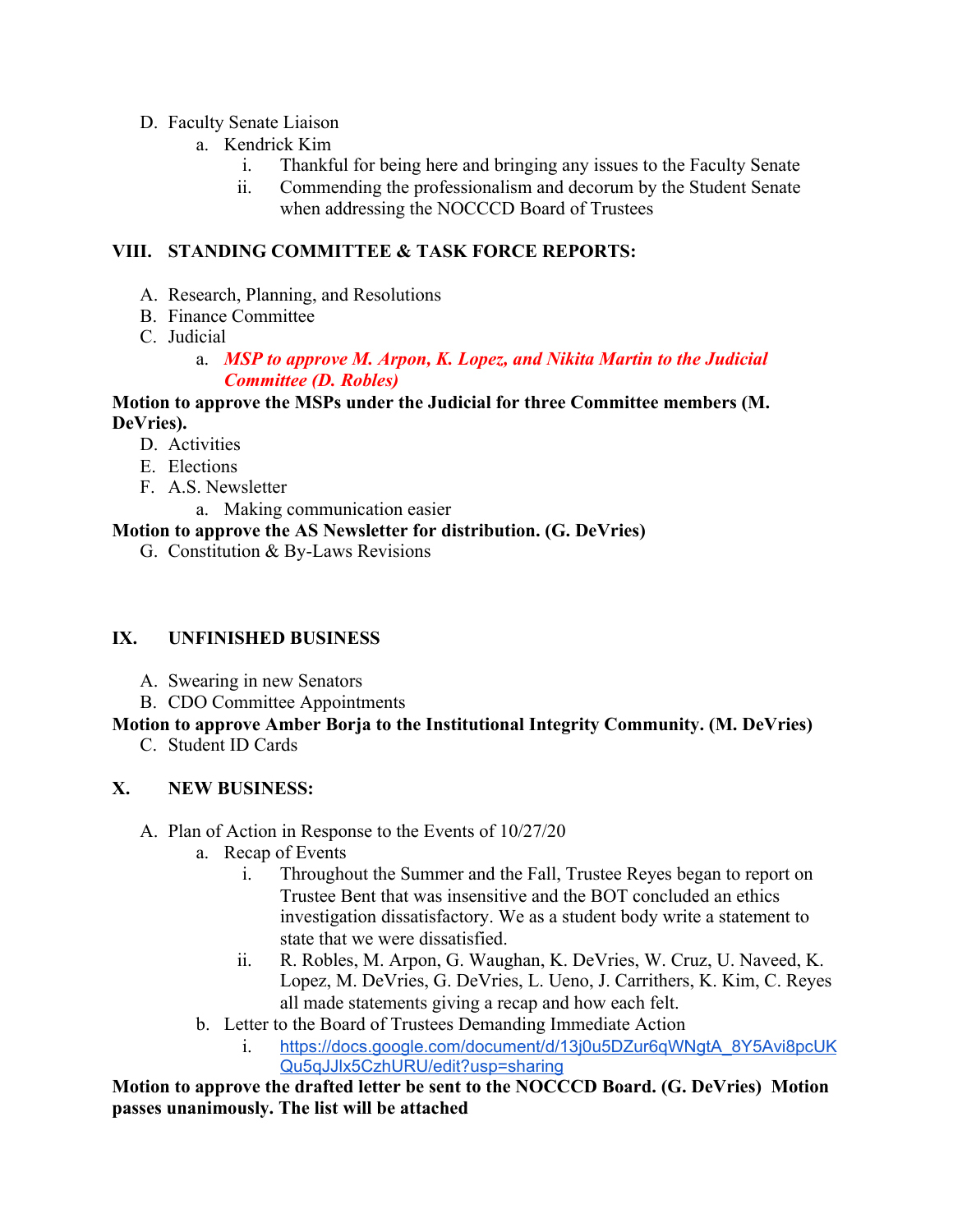c. Resolution to Address Underlying Issues

i. Establish a joint task force aimed at looking at the NOCCCD board policy **Motion to create a task force that is aimed at reviewing board policy and making suggestions to the Board. (T. Cruz)**

## **Motion to extend the time by 10 minutes. (K. DeVries) meeting till 3:39 PM**

d. FC Racial Reckoning Task Force

- i. Establish another Ad Hoc committee to address ways
- ii. Student lead
- iii. To create space for shared experiences and how they have been affected
- iv. How they have processed the actions.
- v. Empowerment and work with Student Life and Leadership

**Motion to establish an Ad Hoc Committee named the Fullerton College Racial Reckoning Task Force (M. DeVries)**

B. Cypress College Presentation of Anti Smoking Resolution

## **Motion to extend the time by ten minutes (T. Cruz) motion passes unanimously.**

- a. A resolution that could be shared with FC AS
- b. Timeline and briefing the BOT on what we could do on our campuses.
- c. Implement this when they are Fully on Campus

#### **Motion to extend the time by ten minutes (T. Cruz) Motion passes unanimously 4:00 PM meeting time to end**

#### **Motion to support the Cypress College smoke-free resolution (M. DeVries) Motion passes unanimously**

- d. Will be sent to RPR
- C. Violence Against Armenia
	- a. Implement the Armenian Genocide and take possibly take action.

## **Motion to extend time by five minutes. (M. DeVries) Motion passes unanimously 4:06 PM**

- D. Senator of the Month
	- a. August/September
	- b. October

## **XI. ANNOUNCEMENTS**

- **- Constitutional and Bylaws Revisions Meeting**
- **- RPR**
- **- Judicial Meeting**

## **XII. ADJOURNMENT: 4:05 PM**

**Student Trustee Chloe Jane Reyes wants to voice her support for the Letter that is addressing the NOCCCD Board of Trustees. Her vote is noted by the red lettering.**